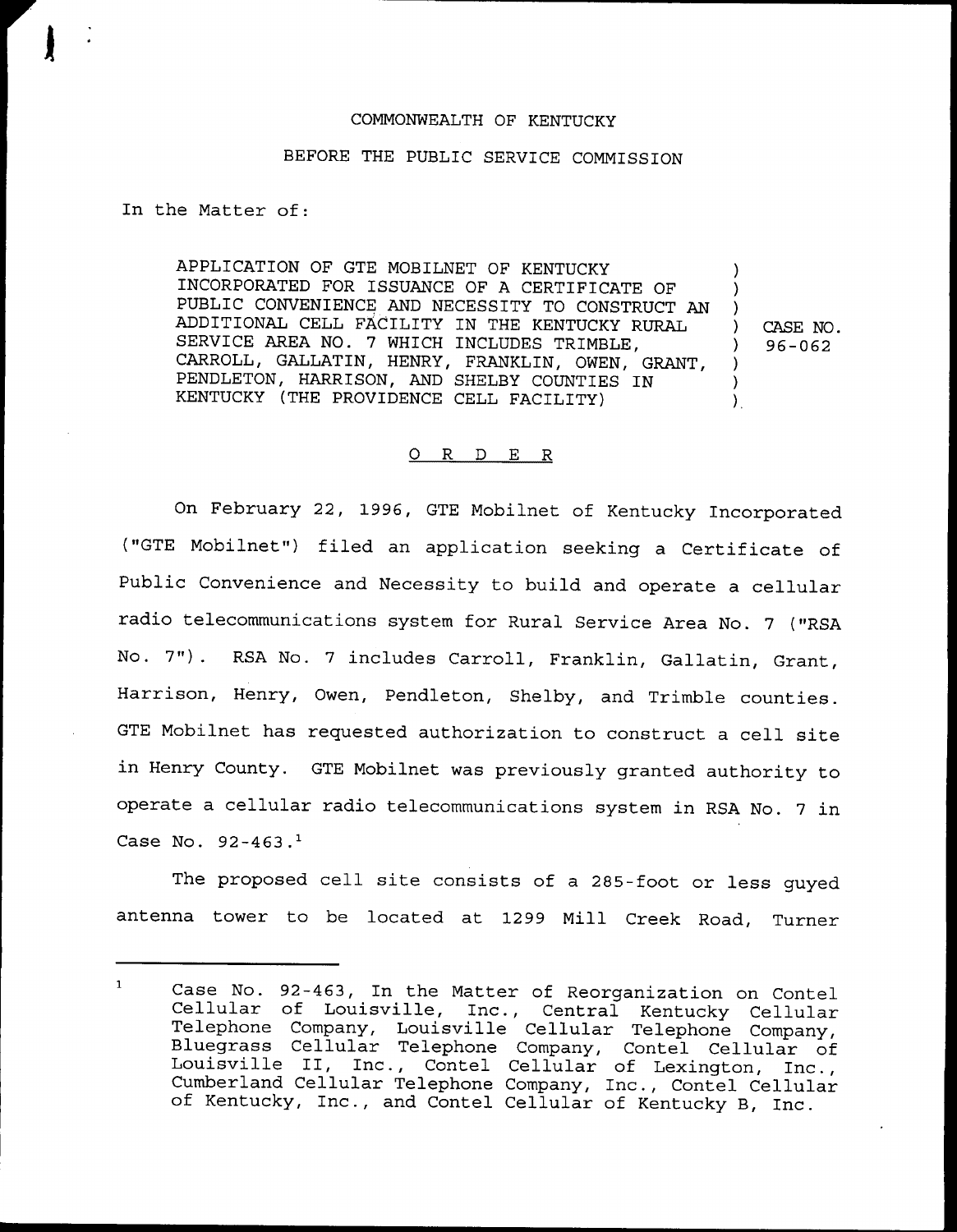Station, Henry County, Kentucky ("the Providence cell site") . The coordinates for the Providence cell site are North Latitude 31" by West Longitude 85° 10' 50".

GTE Mobilnet has provided information regarding the structure of the tower, safety measures, and antenna design criteria for the Providence cell site. Based upon the application, the design of the tower and foundation appears to meet the criteria of the Building Officials and Code Administrators International, Inc. National Building Code with reference to earthquakes, winds, and tornadoes.

Pursuant to KRS 100.324(1), the Providence cell site's construction is exempt from local zoning ordinances; however, GTE Mobilnet notified the Henry County Planning Commission of the pending construction. GTE Mobilnet has filed applications with the Federal Aviation Administration ("FAA") and the Kentucky Airport Zoning Commission ("KAZC") seeking approval for the construction and operation of the Providence cell site. Both applications are pending.

GTE Mobilnet has filed notices verifying that each person who owns property or who resides within 500 feet of the Providence cell site has been notified of the pending construction. The notice solicited any comments and informed the property owners or residents of their right to intervene. In addition, notice was posted in a visible location on the proposed site for at least two weeks after GTE Mobilnet's application was filed. On March 22, 1996, the Commission received a letter from the Henry County

 $-2-$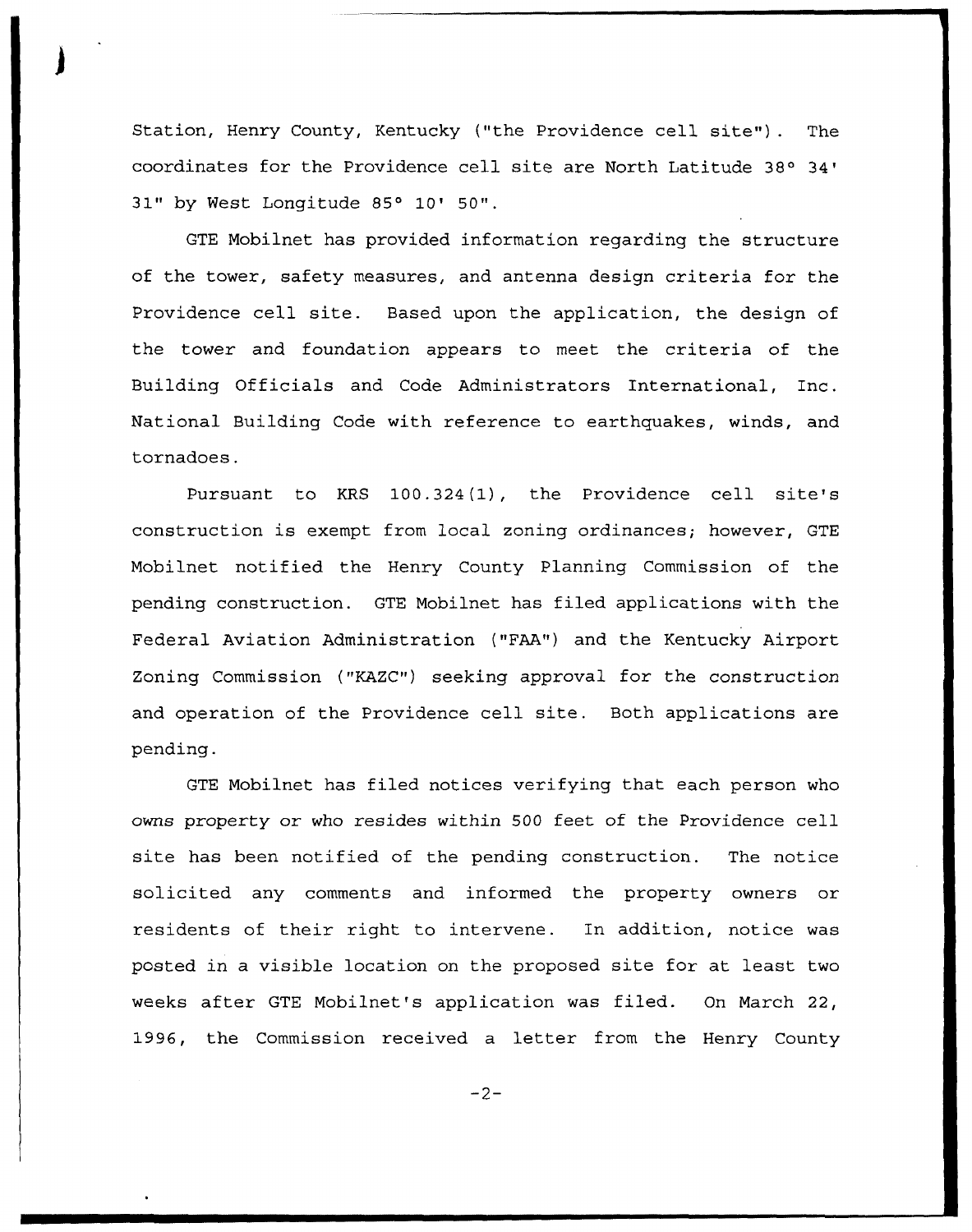Planning and Zoning Commission {"HCPZC"). The HCPZC letter did not object to the tower, its aim was to see that GTE Mobilnet complied with zoning regulations. On April 1, 1996, the Commission ordered GTE Mobilnet to respond to the HCPZC. To date, the Commission has not been notified by the HCPZC as to GTE Mobilnet's failure to meet zoning regulations and, further, no intervention requests have been received.

Pursuant to KRS 278.280, the Commission is required to determine proper practices to be observed when it finds, upon complaint or on its own motion, that the facilities of any utility subject to its jurisdiction are unreasonable, unsafe, improper, or insufficient. To assist the Commission in its efforts to comply with this mandate, GTE Mobilnet should notify the Commission if it does not use this antenna tower to provide cellular radio telecommunications services in the manner set out in its application and this Order. Upon receipt of such notice, the Commission may, on its own motion, institute proceedings to consider the proper practices, including removal of the unused antenna tower, which should be observed by GTE Mobilnet.

The Commission, having considered the evidence of record and being otherwise sufficiently advised, finds that GTE Mobilnet should be granted a Certificate of Public Convenience and Necessity to construct and operate the Providence cell site in RSA No. <sup>7</sup> under its previously approved tariff.

IT IS THEREFORE ORDERED that:

 $-3-$